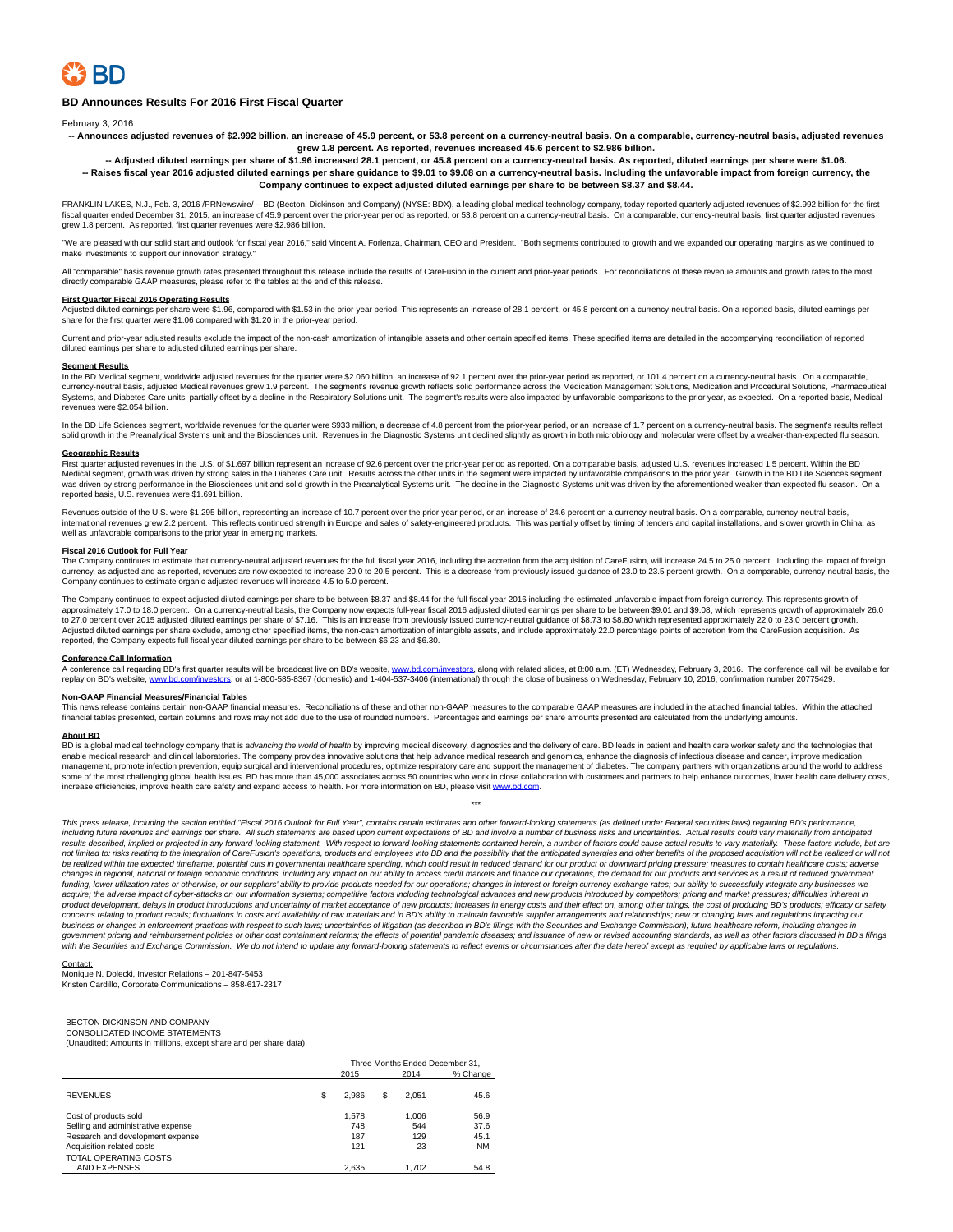| <b>OPERATING INCOME</b>                                  |           | 352            |          | 349                          | 0.8                         |
|----------------------------------------------------------|-----------|----------------|----------|------------------------------|-----------------------------|
| Interest expense<br>Interest income<br>Other income, net |           | (97)<br>6<br>6 |          | (76)<br>10<br>$\overline{2}$ | 27.5<br>(41.9)<br><b>NM</b> |
| <b>INCOME BEFORE INCOME TAXES</b>                        |           | 266            |          | 285                          | (6.7)                       |
| Income tax provision                                     |           | 37             |          | 50                           | (24.9)                      |
| <b>NET INCOME</b>                                        | S         | 229            | S        | 236                          | (2.9)                       |
| <b>EARNINGS PER SHARE</b>                                |           |                |          |                              |                             |
| Basic Earnings per Share<br>Diluted Earnings per Share   | \$<br>\$. | 1.08<br>1.06   | \$<br>\$ | 1.22<br>1.20                 | (11.5)<br>(11.7)            |
| AVERAGE SHARES OUTSTANDING (in thousands)                |           |                |          |                              |                             |
| Basic                                                    |           | 211,689        |          | 192,844                      |                             |
| Diluted                                                  |           | 216,294        |          | 197,000                      |                             |
| NM - Not Meaningful                                      |           |                |          |                              |                             |

BECTON DICKINSON AND COMPANY<br>SUPPLEMENTAL REVENUE INFORMATION<br>REVENUES BY BUSINESS SEGMENTS AND UNITS - UNITED STATES<br>Three Months Ended December 31,

(Unaudited; Amounts in millions)

|                                        |    |             | B<br>Α |      | С  |          | $D=(A-B)/B$ | $E=(C-B)/B$ |  |
|----------------------------------------|----|-------------|--------|------|----|----------|-------------|-------------|--|
|                                        |    | As Reported |        |      |    | Adjusted | % Change    |             |  |
|                                        |    | 2015        |        | 2014 |    | 2015     | Reported    | Adjusted    |  |
| <b>BD MEDICAL</b>                      |    |             |        |      |    |          |             |             |  |
| Medication and Procedural Solutions    | \$ | 491         | S.     | 268  | \$ | 491      | 83.2        | 83.2        |  |
| <b>Medication Management Solutions</b> |    | 444         |        | ٠    |    | 444      | <b>NM</b>   | <b>NM</b>   |  |
| Diabetes Care                          |    | 134         |        | 123  |    | 134      | 9.2         | 9.2         |  |
| <b>Pharmaceutical Systems</b>          |    | 63          |        | 66   |    | 63       | (4.9)       | (4.9)       |  |
| <b>Respiratory Solutions</b>           |    | 139         |        |      |    | 139      | <b>NM</b>   | <b>NM</b>   |  |
| Deferred Revenue Adiustment *          |    | (6)         |        |      |    |          | <b>NM</b>   |             |  |
| <b>TOTAL</b>                           | \$ | 1,266       | \$     | 457  | \$ | 1,272    | 176.8       | 178.1       |  |
| <b>BD LIFE SCIENCES</b>                |    |             |        |      |    |          |             |             |  |
| <b>Preanalytical Systems</b>           | \$ | 178         | S.     | 172  | \$ | 178      | 3.4         | 3.4         |  |
| <b>Diagnostic Systems</b>              |    | 149         |        | 159  |    | 149      | (6.3)       | (6.3)       |  |
| <b>Biosciences</b>                     |    | 98          |        | 93   |    | 98       | 6.1         | 6.1         |  |
| <b>TOTAL</b>                           | \$ | 425         | S.     | 424  | \$ | 425      | 0.3         | 0.3         |  |
| <b>TOTAL UNITED STATES</b>             | \$ | 1.691       | s.     | 881  | \$ | 1,697    | 92.0        | 92.6        |  |

\* In accordance with U.S. GAAP business combination accounting rules, CareFusion's deferred revenue balance was written down to reflect a fair value measurement<br>as of the acquisition date. The deferred revenue adjustment r

NM - Not Meaningful

## BECTON DICKINSON AND COMPANY

SUPPLEMENTAL REVENUE INFORMATION<br>REVENUES BY BUSINESS SEGMENTS AND UNITS - INTERNATIONAL<br>Three Months Ended December 31, (continued)<br>(Unaudited; Amounts in millions)

|                                        | Α  |             | B    |       | C  |           | $D=(A-B)/B$ | $E=(A-B-C)/B$ |  |
|----------------------------------------|----|-------------|------|-------|----|-----------|-------------|---------------|--|
|                                        |    | As Reported |      |       |    | <b>FX</b> | % Change    |               |  |
|                                        |    | 2015        | 2014 |       |    | Impact    | Reported    | <b>FXN</b>    |  |
| <b>BD MEDICAL</b>                      |    |             |      |       |    |           |             |               |  |
| Medication and Procedural Solutions    | \$ | 357         | S    | 333   | \$ | (46)      | 7.4         | 21.3          |  |
| <b>Medication Management Solutions</b> |    | 106         |      |       |    | (12)      | <b>NM</b>   | <b>NM</b>     |  |
| <b>Diabetes Care</b>                   |    | 121         |      | 141   |    | (18)      | (13.7)      | (0.7)         |  |
| <b>Pharmaceutical Systems</b>          |    | 133         |      | 141   |    | (17)      | (5.6)       | 6.2           |  |
| <b>Respiratory Solutions</b>           |    | 69          |      |       |    | (6)       | <b>NM</b>   | <b>NM</b>     |  |
| <b>TOTAL</b>                           | \$ | 788         | S    | 615   | \$ | (100)     | 28.2        | 44.4          |  |
| <b>BD LIFE SCIENCES</b>                |    |             |      |       |    |           |             |               |  |
| <b>Preanalytical Systems</b>           | \$ | 166         | S    | 182   | \$ | (25)      | (8.6)       | 5.3           |  |
| <b>Diagnostic Systems</b>              |    | 164         |      | 179   |    | (22)      | (7.9)       | 4.2           |  |
| <b>Biosciences</b>                     |    | 177         |      | 196   |    | (16)      | (9.4)       | (1.1)         |  |
| <b>TOTAL</b>                           | \$ | 508         | S    | 556   | \$ | (63)      | (8.6)       | 2.7           |  |
|                                        |    |             |      |       |    |           |             |               |  |
| <b>TOTAL INTERNATIONAL</b>             | \$ | 1,295       | s.   | 1,170 | S  | (162)     | 10.7        | 24.6          |  |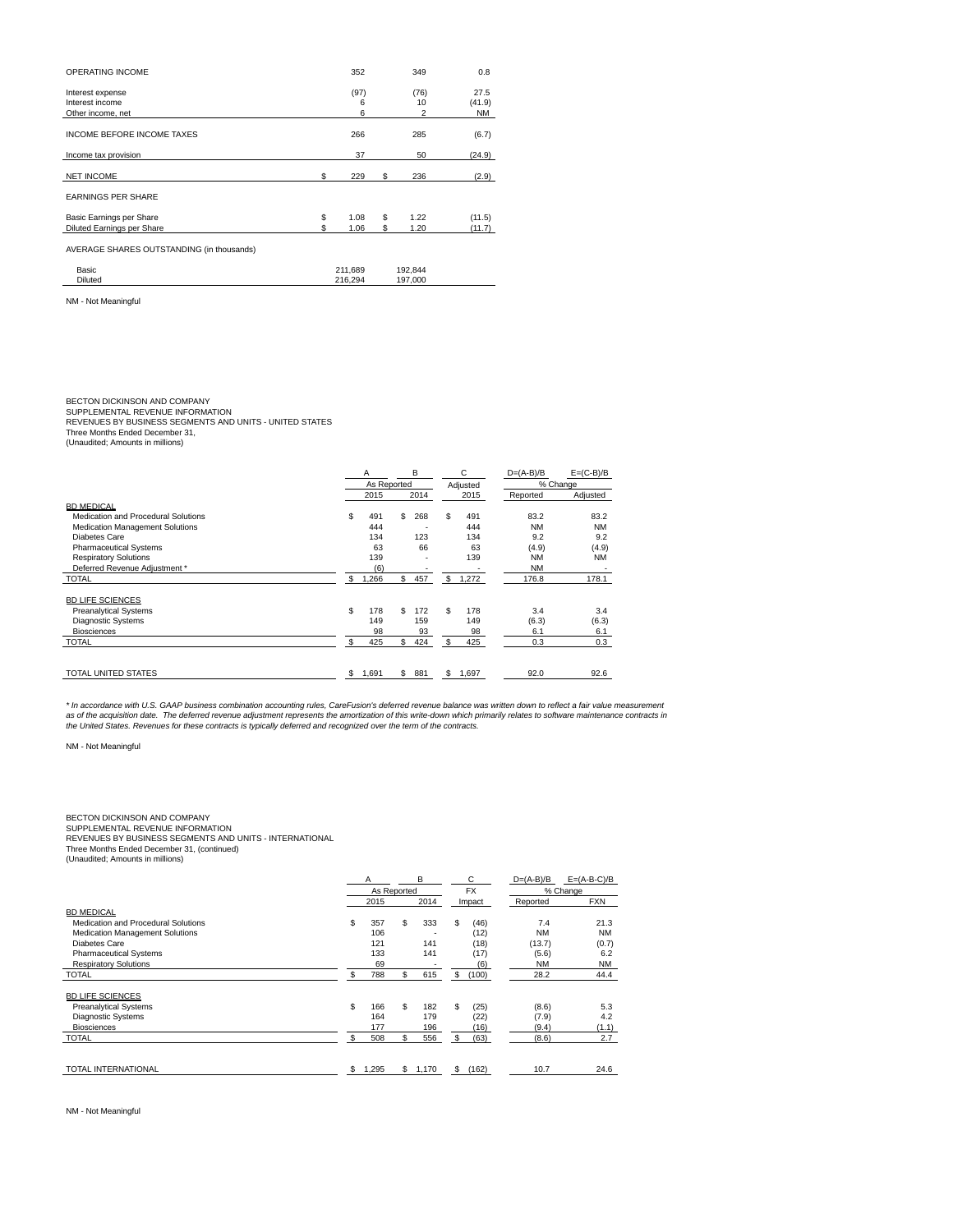# BECTON DICKINSON AND COMPANY SUPPLEMENTAL REVENUE INFORMATION

REVENUES BY BUSINESS SEGMENTS AND UNITS - TOTAL

Three Months Ended December 31, (continued)

|                                     |     | B                           |     | С        |             | D         | $E=(A-B)/B$ | $F=(A-B-D)/B$ | $G=(C-B)/B$ | $H=(C-B-D)/B$ |           |  |  |  |  |  |
|-------------------------------------|-----|-----------------------------|-----|----------|-------------|-----------|-------------|---------------|-------------|---------------|-----------|--|--|--|--|--|
|                                     |     |                             |     |          |             |           |             | % Change      |             |               |           |  |  |  |  |  |
|                                     |     | As Reported<br>2015<br>2014 |     | Adjusted |             | <b>FX</b> |             |               |             | Adjusted      |           |  |  |  |  |  |
|                                     |     |                             |     | 2015     |             | Impact    | Reported    | <b>FXN</b>    | Adjusted    | FXN           |           |  |  |  |  |  |
| <b>BD MEDICAL</b>                   |     |                             |     |          |             |           |             |               |             |               |           |  |  |  |  |  |
| Medication and Procedural Solutions |     | 848                         | \$  | 601      | \$<br>848   | \$.       | (46)        | 41.2          | 48.9        | 41.2          | 48.9      |  |  |  |  |  |
| Medication Management Solutions     |     | 550                         |     | ٠        | 550         |           | (12)        | <b>NM</b>     | <b>NM</b>   | <b>NM</b>     | <b>NM</b> |  |  |  |  |  |
| Diabetes Care                       |     | 256                         |     | 263      | 256         |           | (18)        | (3.0)         | 3.9         | (3.0)         | 3.9       |  |  |  |  |  |
| <b>Pharmaceutical Systems</b>       |     | 197                         |     | 208      | 197         |           | (17)        | (5.4)         | 2.6         | (5.4)         | 2.6       |  |  |  |  |  |
| <b>Respiratory Solutions</b>        |     | 209                         |     |          | 209         |           | (6)         | <b>NM</b>     | <b>NM</b>   | <b>NM</b>     | <b>NM</b> |  |  |  |  |  |
| Deferred Revenue Adjustment *       |     | (6)                         |     |          | ٠.          |           |             | <b>NM</b>     | <b>NM</b>   | <b>1999</b>   |           |  |  |  |  |  |
| <b>TOTAL</b>                        |     | 2,054                       | S.  | 1,072    | \$<br>2,060 | \$        | (100)       | 91.6          | 100.9       | 92.1          | 101.4     |  |  |  |  |  |
| <b>BD LIFE SCIENCES</b>             |     |                             |     |          |             |           |             |               |             |               |           |  |  |  |  |  |
| <b>Preanalytical Systems</b>        | \$. | 344                         | \$. | 353      | \$<br>344   | \$        | (25)        | (2.7)         | 4.4         | (2.7)         | 4.4       |  |  |  |  |  |
| <b>Diagnostic Systems</b>           |     | 313                         |     | 338      | 313         |           | (22)        | (7.2)         | (0.8)       | (7.2)         | (0.8)     |  |  |  |  |  |
| <b>Biosciences</b>                  |     | 276                         |     | 288      | 276         |           | (16)        | (4.4)         | 1.2         | (4.4)         | 1.2       |  |  |  |  |  |
| <b>TOTAL</b>                        |     | 933                         |     | 979      | 933         |           | (63)        | (4.8)         | 1.7         | (4.8)         | 1.7       |  |  |  |  |  |
|                                     |     |                             |     |          |             |           |             |               |             |               |           |  |  |  |  |  |
| <b>TOTAL REVENUES</b>               |     | 2,986                       |     | 2,051    | \$<br>2,992 | S.        | (162)       | 45.6          | 53.5        | 45.9          | 53.8      |  |  |  |  |  |

\* In accordance with U.S. GAAP business combination accounting rules, CareFusion's deferred revenue balance was written down to reflect a fair value measurement as of the acquisition date. The deferred revenue adjustment represents the amortization of this write-down which primarily relates to software maintenance contracts in the United States. Revenues for these contracts is typically deferred and recognized over the term of the contract

NM - Not Meaningful

# BECTON DICKINSON AND COMPANY SUPPLEMENTAL INFORMATION

RECONCILIATION OF REPORTED REVENUE CHANGE TO COMPARABLE ADJUSTED REVENUE CHANGE - UNITED STATES Three Months Ended December 31,

(Unaudited; Amounts in millions)

|                                     |          | R<br>Deferred |   | $C=A+B$ |          |              | <b>BD</b>                |    | <b>CFN</b> | Respiratory   |      | $G=D+E+F$<br>Comparable |            | $H=(C-G)/G$<br>Comparable |
|-------------------------------------|----------|---------------|---|---------|----------|--------------|--------------------------|----|------------|---------------|------|-------------------------|------------|---------------------------|
|                                     | Reported | Revenue       |   |         | Adjusted |              | Reported                 |    | Reported   | Adjustment ** |      |                         | Historical | Adjusted                  |
|                                     | 2015     | Adjustment    |   |         | 2015     |              | 2014                     |    | 2014       | 2014          |      |                         | 2014       | % Change                  |
| <b>BD MEDICAL</b>                   |          |               |   |         |          |              |                          |    |            |               |      |                         |            |                           |
| Medication and Procedural Solutions | 491      | \$            |   |         | 491      | \$           | 268                      | \$ | 215        | \$            | ٠    |                         | 483        | 1.6                       |
| Medication Management Solutions     | 444      |               |   |         | 444      |              |                          |    | 426        |               |      |                         | 426        | 4.3                       |
| Diabetes Care                       | 134      |               |   |         | 134      |              | 123                      |    |            |               |      |                         | 123        | 9.2                       |
| <b>Pharmaceutical Systems</b>       | 63       |               |   |         | 63       |              | 66                       |    |            |               |      |                         | 66         | (4.9)                     |
| <b>Respiratory Solutions</b>        | 139      |               |   |         | 139      |              | $\overline{\phantom{a}}$ |    | 172        |               | (23) |                         | 149        | (6.6)                     |
| Deferred Revenue Adjustment *       | (6)      |               |   |         |          |              |                          |    |            |               |      |                         |            |                           |
| <b>TOTAL</b>                        | 1,266    |               |   |         | 1,272    | $\mathbf{s}$ | 457                      | s  | 813        |               | (23) |                         | 1,248      | 1.9                       |
| <b>BD LIFE SCIENCES</b>             |          |               |   |         |          |              |                          |    |            |               |      |                         |            |                           |
| <b>Preanalytical Systems</b>        | 178      | \$            |   |         | 178      | \$           | 172                      |    |            | £.            |      |                         | 172        | 3.4                       |
| <b>Diagnostic Systems</b>           | 149      |               |   |         | 149      |              | 159                      |    |            |               |      |                         | 159        | (6.3)                     |
| <b>Biosciences</b>                  | 98       |               |   |         | 98       |              | 93                       |    |            |               |      |                         | 93         | 6.1                       |
| <b>TOTAL</b>                        | 425      |               |   |         | 425      | \$           | 424                      |    |            |               |      |                         | 424        | 0.3                       |
|                                     |          |               |   |         |          |              |                          |    |            |               |      |                         |            |                           |
| TOTAL UNITED STATES                 | 1,691    |               | 6 |         | 1,697    | \$           | 881                      |    | 813        |               | (23) |                         | 1,671      | 1.5                       |

\* In accordance with U.S. GAAP business combination accounting rules, CareFusion's deferred revenue balance was written down to reflect a fair value measurement as of the acquisition date. The deferred revenue adjustment<br>r

\*\* To reflect the impact of a distribution agreement change in the Respiratory Solutions unit that occurred toward the end of fiscal 2015, as if it had occurred as of October 1, 2014.

BECTON DICKINSON AND COMPANY

SUPPLEMENTAL INFORMATION RECONCILIATION OF REPORTED REVENUE CHANGE TO COMPARABLE FXN REVENUE CHANGE - INTERNATIONAL

Three Months Ended December 31, (continued)

(Unaudited; Amounts in millions)

|                                        | A<br>Reported<br>2015 |      | В<br><b>BD</b><br>Reported<br>2014 |       |    | C<br><b>CFN</b><br>Reported<br>2014 | $D=B+C$<br>Comparable<br>Historical<br>2014 |     | F<br>Comparable<br><b>FX</b><br>Impact | $F=(A-D-E)/D$<br>Comparable<br><b>FXN</b><br>% Change |
|----------------------------------------|-----------------------|------|------------------------------------|-------|----|-------------------------------------|---------------------------------------------|-----|----------------------------------------|-------------------------------------------------------|
| <b>BD MEDICAL</b>                      |                       |      |                                    |       |    |                                     |                                             |     |                                        |                                                       |
| Medication and Procedural Solutions    | \$                    | 357  | \$.                                | 333   | \$ | 61                                  | \$<br>394                                   | \$  | (46)                                   | 2.5                                                   |
| <b>Medication Management Solutions</b> |                       | 106  |                                    | ٠.    |    | 114                                 | 114                                         |     | (12)                                   | 4.1                                                   |
| Diabetes Care                          |                       | 121  |                                    | 141   |    |                                     | 141                                         |     | (18)                                   | (0.7)                                                 |
| <b>Pharmaceutical Systems</b>          |                       | 133  |                                    | 141   |    |                                     | 141                                         |     | (17)                                   | 6.2                                                   |
| <b>Respiratory Solutions</b>           |                       | 69   |                                    |       |    | 81                                  | 81                                          |     | (6)                                    | (7.2)                                                 |
| <b>TOTAL</b>                           | \$.                   | 788  | $\mathbf{s}$                       | 615   | \$ | 256                                 | \$<br>871                                   | S.  | (100)                                  | 1.9                                                   |
| <b>BD LIFE SCIENCES</b>                |                       |      |                                    |       |    |                                     |                                             |     |                                        |                                                       |
| <b>Preanalytical Systems</b>           | S                     | 166  | S.                                 | 182   | \$ |                                     | \$<br>182                                   | \$  | (25)                                   | 5.3                                                   |
| <b>Diagnostic Systems</b>              |                       | 164  |                                    | 179   |    |                                     | 179                                         |     | (22)                                   | 4.2                                                   |
| <b>Biosciences</b>                     |                       | 177  |                                    | 196   |    |                                     | 196                                         |     | (16)                                   | (1.1)                                                 |
| <b>TOTAL</b>                           | S                     | 508  | £.                                 | 556   | \$ |                                     | 556                                         | \$. | (63)                                   | 2.7                                                   |
| <b>TOTAL INTERNATIONAL</b>             |                       | .295 | \$                                 | 1,170 | \$ | 256                                 | \$<br>1,426                                 | \$  | (162)                                  | 2.2                                                   |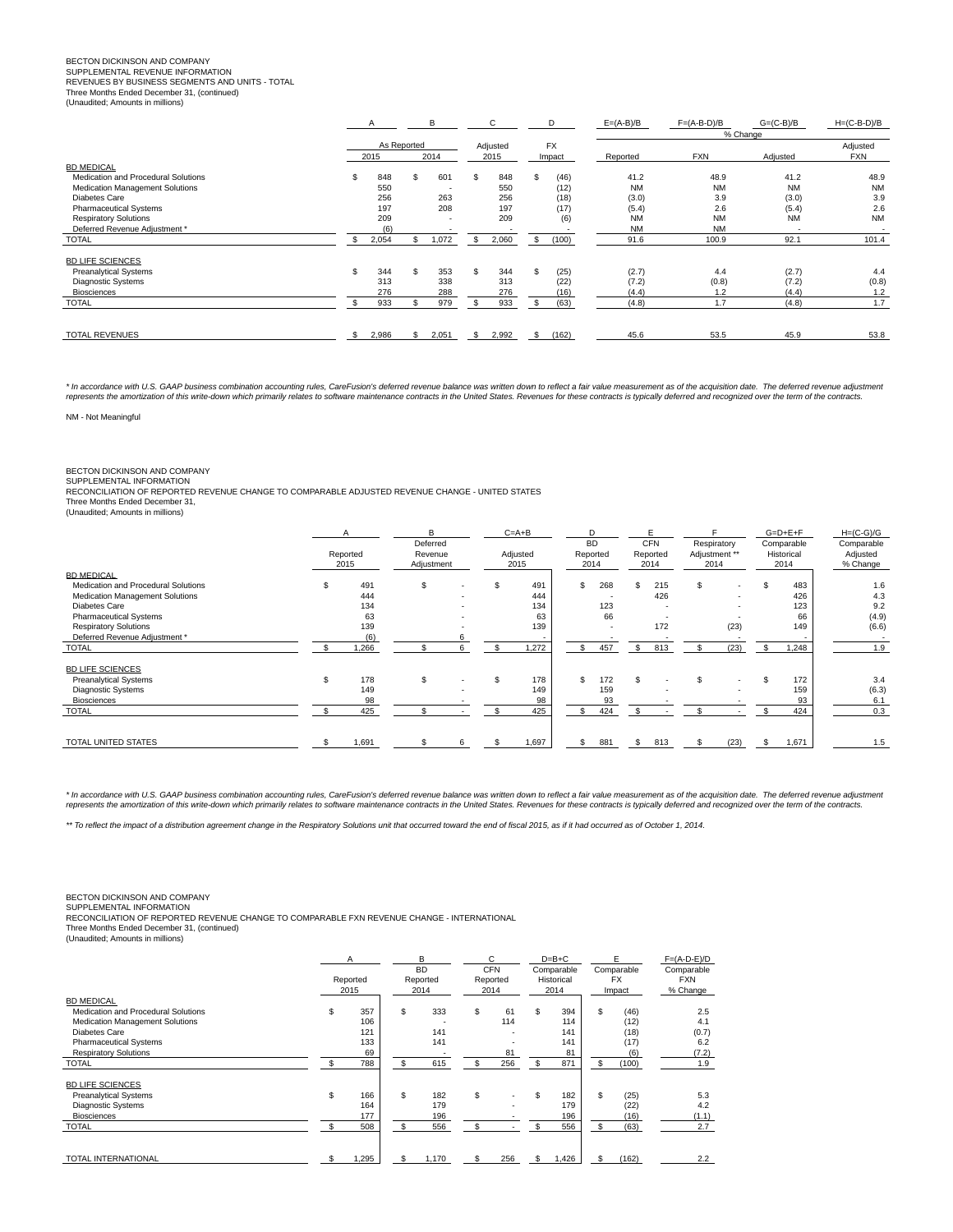# BECTON DICKINSON AND COMPANY SUPPLEMENTAL INFORMATION

RECONCILIATION OF REPORTED REVENUE CHANGE TO COMPARABLE ADJUSTED FXN REVENUE CHANGE - TOTAL Three Months Ended December 31, (continued)

(Unaudited; Amounts in millions)

|                                     | A                | В                                 |    | $C = A + B$      |    | D                             | E.                             |     |                                      | $G=D+E+F$                        |     | H                           | $I=(C-G-H)/G$                                    |
|-------------------------------------|------------------|-----------------------------------|----|------------------|----|-------------------------------|--------------------------------|-----|--------------------------------------|----------------------------------|-----|-----------------------------|--------------------------------------------------|
|                                     | Reported<br>2015 | Deferred<br>Revenue<br>Adjustment |    | Adjusted<br>2015 |    | <b>BD</b><br>Reported<br>2014 | <b>CFN</b><br>Reported<br>2014 |     | Respiratory<br>Adjustment **<br>2014 | Comparable<br>Historical<br>2014 |     | Comparable<br>FX.<br>Impact | Comparable<br>Adjusted<br><b>FXN</b><br>% Change |
| <b>BD MEDICAL</b>                   |                  |                                   |    |                  |    |                               |                                |     |                                      |                                  |     |                             |                                                  |
| Medication and Procedural Solutions | 848              | \$.                               | \$ | 848              |    | 601                           | 276                            | \$. | . .                                  | \$<br>877                        | \$. | (46)                        | 2.0                                              |
| Medication Management Solutions     | 550              |                                   |    | 550              |    |                               | 539                            |     |                                      | 539                              |     | (12)                        | 4.3                                              |
| Diabetes Care                       | 256              |                                   |    | 256              |    | 263                           | ٠                              |     |                                      | 263                              |     | (18)                        | 3.9                                              |
| <b>Pharmaceutical Systems</b>       | 197              |                                   |    | 197              |    | 208                           |                                |     |                                      | 208                              |     | (17)                        | 2.6                                              |
| <b>Respiratory Solutions</b>        | 209              |                                   |    | 209              |    |                               | 254                            |     | (23)                                 | 231                              |     | (6)                         | (6.8)                                            |
| Deferred Revenue Adjustment *       | (6)              |                                   |    |                  |    |                               |                                |     |                                      |                                  |     |                             |                                                  |
| <b>TOTAL</b>                        | 2,054            |                                   |    | 2,060            |    | \$1,072                       | \$<br>1,069                    |     | (23)                                 | \$<br>2,118                      | S.  | (100)                       | 1.9                                              |
| <b>BD LIFE SCIENCES</b>             |                  |                                   |    |                  |    |                               |                                |     |                                      |                                  |     |                             |                                                  |
| <b>Preanalytical Systems</b>        | 344              | \$                                |    | 344              | S. | 353                           |                                | S   |                                      | \$<br>353                        |     | (25)                        | 4.4                                              |
| <b>Diagnostic Systems</b>           | 313              |                                   |    | 313              |    | 338                           |                                |     |                                      | 338                              |     | (22)                        | (0.8)                                            |
| <b>Biosciences</b>                  | 276              |                                   |    | 276              |    | 288                           |                                |     |                                      | 288                              |     | (16)                        | 1.2                                              |
| <b>TOTAL</b>                        | 933              |                                   |    | 933              |    | 979                           |                                |     |                                      | 979                              |     | (63)                        | 1.7                                              |
| <b>TOTAL REVENUES</b>               | 2,986            |                                   |    | 2,992            | \$ | 2,051                         | \$<br>1,069                    |     | (23)                                 | \$<br>3,098                      |     | (162)                       | 1.8                                              |

\* In accordance with U.S. GAAP business combination accounting rules, CareFusion's deferred revenue balance was written down to reflect a fair value measurement as of the acquisition date. The deferred revenue adjustment represents the amortization of this write-down which primarily relates to software maintenance contracts in the United States. Revenues for these contracts is typically deferred and<br>recognized over the t

\*\* To reflect the impact of a distribution agreement change in the Respiratory Solutions unit that occurred toward the end of fiscal 2015, as if it had occurred as of October 1, 2014.

## BECTON DICKINSON AND COMPANY SUPPLEMENTAL REVENUE INFORMATION SAFETY REVENUES

(Unaudited; Amounts in millions)

|                              |    |             |      |     |             |               | Three Months Ended December 31. |            |
|------------------------------|----|-------------|------|-----|-------------|---------------|---------------------------------|------------|
|                              | в  |             |      |     | $D=(A-B)/B$ | $E=(A-B-C)/B$ |                                 |            |
|                              |    | As Reported |      |     | <b>FX</b>   |               |                                 | % Change   |
|                              |    | 2015        | 2014 |     |             | Impact        | Reported                        | <b>FXN</b> |
| <b>TOTAL SAFETY REVENUES</b> |    |             |      |     |             |               |                                 |            |
| <b>United States</b>         | \$ | 447         | \$   | 309 | \$          |               | 44.9                            | 44.9       |
| International                |    | 290         |      | 265 |             | (38)          | 9.5                             | 24.1       |
| <b>TOTAL</b>                 |    | 737         |      | 573 |             | (38)          | 28.6                            | 35.3       |
| <b>BY SEGMENT</b>            |    |             |      |     |             |               |                                 |            |
| <b>BD</b> Medical            | \$ | 467         | \$   | 296 | \$          | (20)          | 57.9                            | 64.5       |
| <b>BD Life Sciences</b>      |    | 270         |      | 278 |             | (19)          | (2.7)                           | 4.1        |
| <b>TOTAL</b>                 | \$ | 737         | \$   | 573 | \$          | (38)          | 28.6                            | 35.3       |

## BECTON DICKINSON AND COMPANY

SUPPLEMENTAL INFORMATION RECONCILIATION OF SAFETY REVENUE CHANGE TO COMPARABLE FXN REVENUE CHANGE

(Unaudited; Amounts in millions)

|                         | Three Months Ended December 31     |     |    |                  |    |                  |         |            |    |            |               |  |  |  |
|-------------------------|------------------------------------|-----|----|------------------|----|------------------|---------|------------|----|------------|---------------|--|--|--|
|                         | А<br><b>BD</b><br>Reported<br>2015 |     |    | в                | C. |                  | $D=B+C$ |            |    |            | $F=(A-D-E)/D$ |  |  |  |
|                         |                                    |     |    | <b>BD</b>        |    | <b>CFN</b>       |         | Comparable |    | Comparable | Comparable    |  |  |  |
|                         |                                    |     |    | Reported<br>2014 |    | Reported<br>2014 |         | Historical | FX |            | <b>FXN</b>    |  |  |  |
|                         |                                    |     |    |                  |    |                  |         | 2014       |    | Impact     | % Change      |  |  |  |
| TOTAL SAFETY REVENUES   |                                    |     |    |                  |    |                  |         |            |    |            |               |  |  |  |
| <b>United States</b>    | \$                                 | 447 | \$ | 309              | S. | 122              | \$      | 431        | S  |            | 3.8           |  |  |  |
| International           |                                    | 290 |    | 265              |    | 44               |         | 308        |    | (38)       | 6.5           |  |  |  |
| <b>TOTAL</b>            |                                    | 737 |    | 573              | S  | 166              |         | 739        |    | (38)       | 4.9           |  |  |  |
| <b>BY SEGMENT</b>       |                                    |     |    |                  |    |                  |         |            |    |            |               |  |  |  |
| <b>BD</b> Medical       | \$                                 | 467 | \$ | 296              | S. | 166              | \$      | 461        |    | (20)       | 5.4           |  |  |  |
| <b>BD Life Sciences</b> |                                    | 270 |    | 278              |    |                  |         | 278        |    | (19)       | 4.1           |  |  |  |
| <b>TOTAL</b>            | 737                                |     |    | 573              |    | 166              |         | 739        |    | (38)       | 4.9           |  |  |  |

BECTON DICKINSON AND COMPANY

SUPPLEMENTAL INFORMATION RECONCILIATION OF REPORTED DILUTED EPS TO ADJUSTED DILUTED EPS (Unaudited)